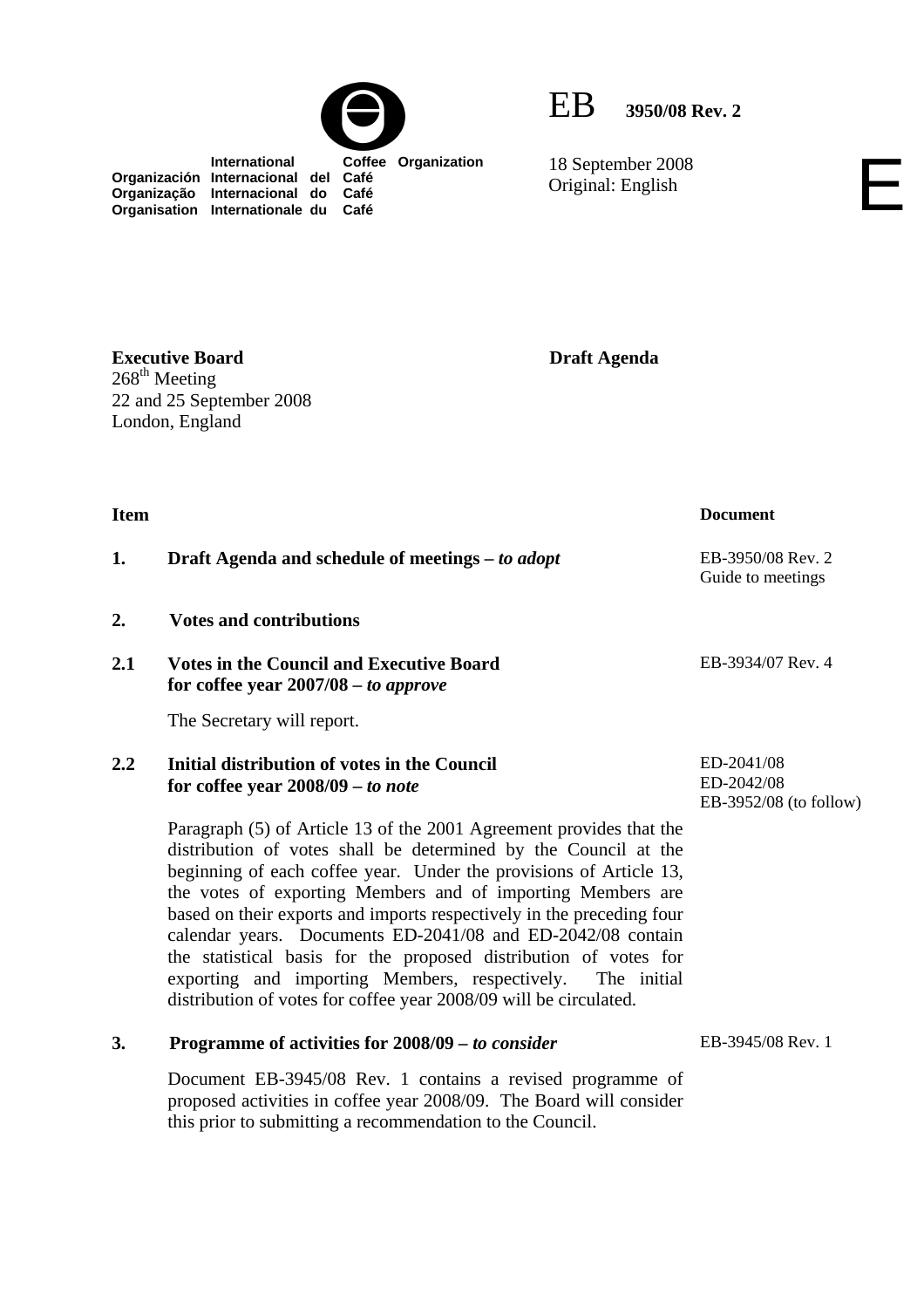## **4. Coffee development projects**

| 4.1 | Projects under consideration by the $ICO$ - to consider                                                                                                                                                                                                                                                                          | EB-3951/08        |
|-----|----------------------------------------------------------------------------------------------------------------------------------------------------------------------------------------------------------------------------------------------------------------------------------------------------------------------------------|-------------------|
|     | Document EB-3951/08 contains the report of the Virtual Screening<br>Committee (VSC) on proposals to be considered by Members:                                                                                                                                                                                                    |                   |
|     | Qualitative and quantitative rehabilitation of coffee with the aims<br>$\bullet$<br>of improving living conditions of coffee farmers afflicted and<br>displaced by war and their restoration to their areas of origin as<br>well as the protection of their biophysical environment in the<br>Democratic Republic of Congo (new) | WP-Board 1055/08  |
|     | Sustainable coffee production by smallholder farmers in Ethiopia:<br>$\bullet$<br>An integrated approach for quality improvement, poverty<br>reduction and biodiversity conservation (new)                                                                                                                                       | WP-Board 1052/08  |
|     | Improving coffee quality in East and Central Africa: Scaling up<br>$\bullet$<br>of enhanced processing practices in Ethiopia and Rwanda (new)                                                                                                                                                                                    | WP-Board 1053/08  |
|     | Characterization, enhanced utilization and conservation of WP-Board 1054/08<br>$\bullet$<br>Coffea germplasm diversity (new)                                                                                                                                                                                                     |                   |
|     | Enhancing resource use efficiency in coffee production and<br>$\bullet$<br>processing by Farmer 2 Farmer learning (revised)                                                                                                                                                                                                      | WP-Board 1049/08  |
|     | Raising income security of smallholder coffee farmers in<br>$\bullet$<br>Malawi<br>and<br>Tanzania<br>through<br>sustainable<br>commodity<br>diversification (new)                                                                                                                                                               | WP-Board 1056/08  |
| 4.2 | Projects under consideration by the<br>Common Fund for Commodities (CFC) - to note                                                                                                                                                                                                                                               | EB-3942/08 Rev. 4 |
|     | The Head of Operations will report on projects under consideration<br>by the CFC, including projects considered by the CFC Consultative<br>Committee in July 2008.                                                                                                                                                               |                   |
| 5.  | <b>Implementation of the</b><br>Coffee Quality-Improvement Programme (CQP) – to consider                                                                                                                                                                                                                                         | EB-3953/08        |
|     | The Executive Director will introduce a report on the CQP and will<br>also report on contacts regarding the possible harmonization of<br>Resolution 420 with ISO Standard 10470:2004 Green coffee -<br>Defect reference chart.                                                                                                   |                   |
| 6.  | Phytosanitary matters - to consider                                                                                                                                                                                                                                                                                              | ED-2046/08        |
|     | The Head of Operations will report on phytosanitary matters<br>including ochratoxin A (OTA), acrylamide and an EC Regulation on                                                                                                                                                                                                  |                   |

Maximum Residue Levels of Pesticides.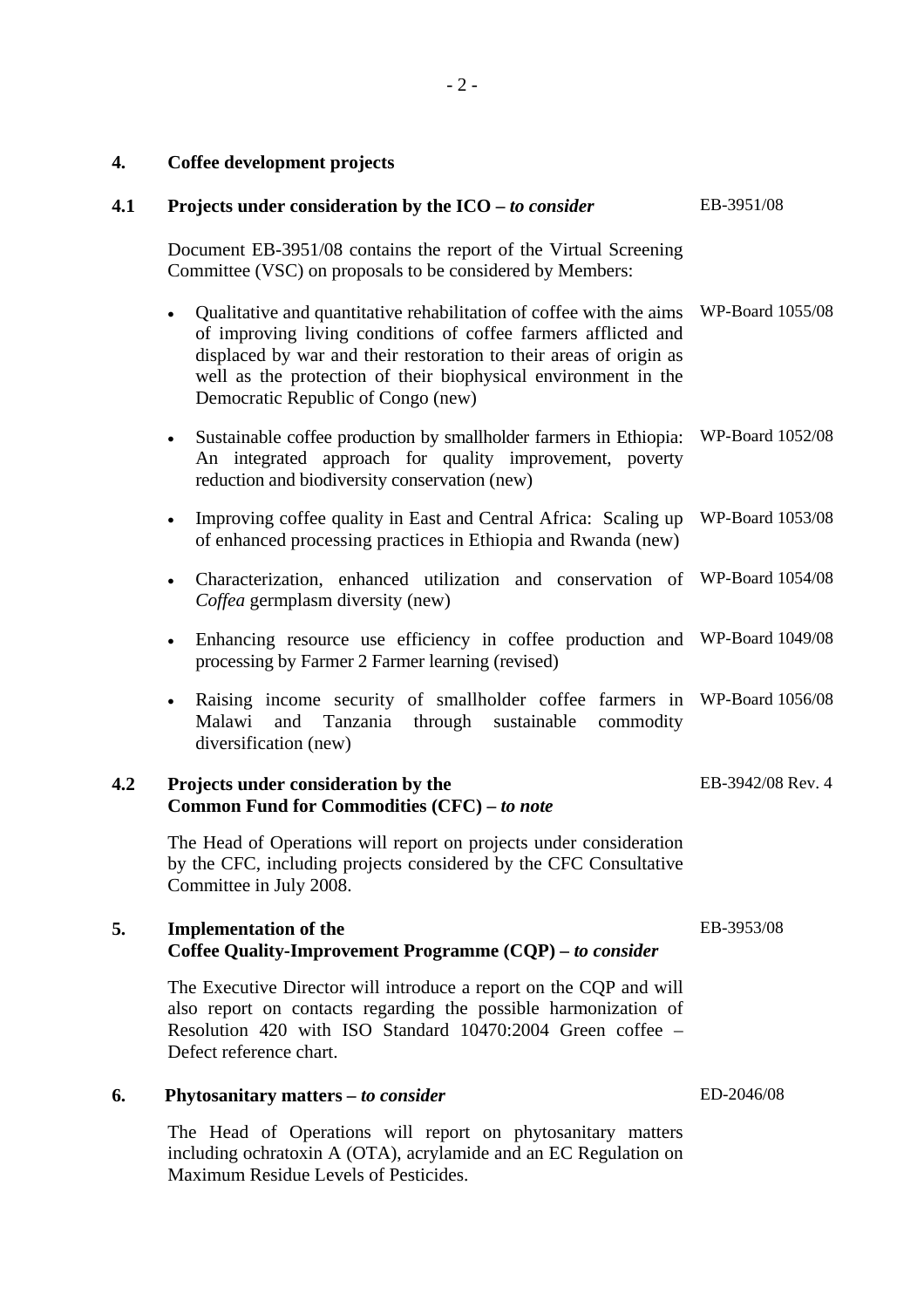| 7.1 | Report of the Finance Committee - to consider                                                                                                                                                                                                                                                            | WP-Finance 61/08                            |
|-----|----------------------------------------------------------------------------------------------------------------------------------------------------------------------------------------------------------------------------------------------------------------------------------------------------------|---------------------------------------------|
|     | The Chairman of the Finance Committee will report on the meeting<br>of the Finance Committee on 22 September 2008, including the<br>financial situation.                                                                                                                                                 |                                             |
| 7.2 | <b>Draft Administrative Budget for the</b><br>financial year 2008/09 – to consider                                                                                                                                                                                                                       | WP-Finance 54/08 Rev. 1<br>WP-Finance 59/08 |
|     | Article 19 of the 2001 Agreement provides that the Executive Board<br>shall examine the draft Administrative Budget presented by the<br>Executive Director and submit it to the Council with its<br>recommendation for approval. The Board will consider the<br>recommendation of the Finance Committee. |                                             |
| 7.3 | Appointment of registered auditors – to consider                                                                                                                                                                                                                                                         | verbal                                      |
|     | Under the provisions of Rule 62 of the Rules of the Organization,<br>the Executive Director is required to appoint registered auditors<br>annually in consultation with the Executive Board. The Board will<br>consider the recommendation of the Finance Committee.                                     |                                             |
| 7.4 | Payment of arrears - to consider                                                                                                                                                                                                                                                                         | verbal                                      |
|     | Under the provisions of Resolutions 429 (Uganda), 430 (Democratic<br>Republic of Congo) and 437 (Nicaragua), the Executive Director<br>was requested to inform the Executive Board of compliance with the<br>terms of these Resolutions. The Executive Director will report.                             |                                             |
| 7.5 | Finance Committee 2008/09 – to appoint                                                                                                                                                                                                                                                                   | verbal                                      |

**7.5 Finance Committee 2008/09 –** *to appoint* 

**7. Financial and administrative matters**

The terms of reference of the Finance Committee (document WP-Finance 2/04) provide that the Executive Board shall appoint the representatives of the Finance Committee at its September meeting. The Board may wish to consider appointing the representatives of the Committee for a further year, pending the entry into force of the ICA 2007. The current composition of the Committee is:

Exporting Members: Brazil, Colombia, Côte d'Ivoire, Papua New Guinea Importing Members: EC – Spain, Japan, Switzerland, USA

## **7.6 Other financial and administrative matters –** *to consider*

Documents WP-Board 1057/08 and WP-Finance 60/08, respectively, contain a proposed change to Regulation 9.4 of the Staff Regulations and Staff Rules of the Organization and proposals for the basis for contributions to the Provident Fund for staff in the Professional and higher categories.